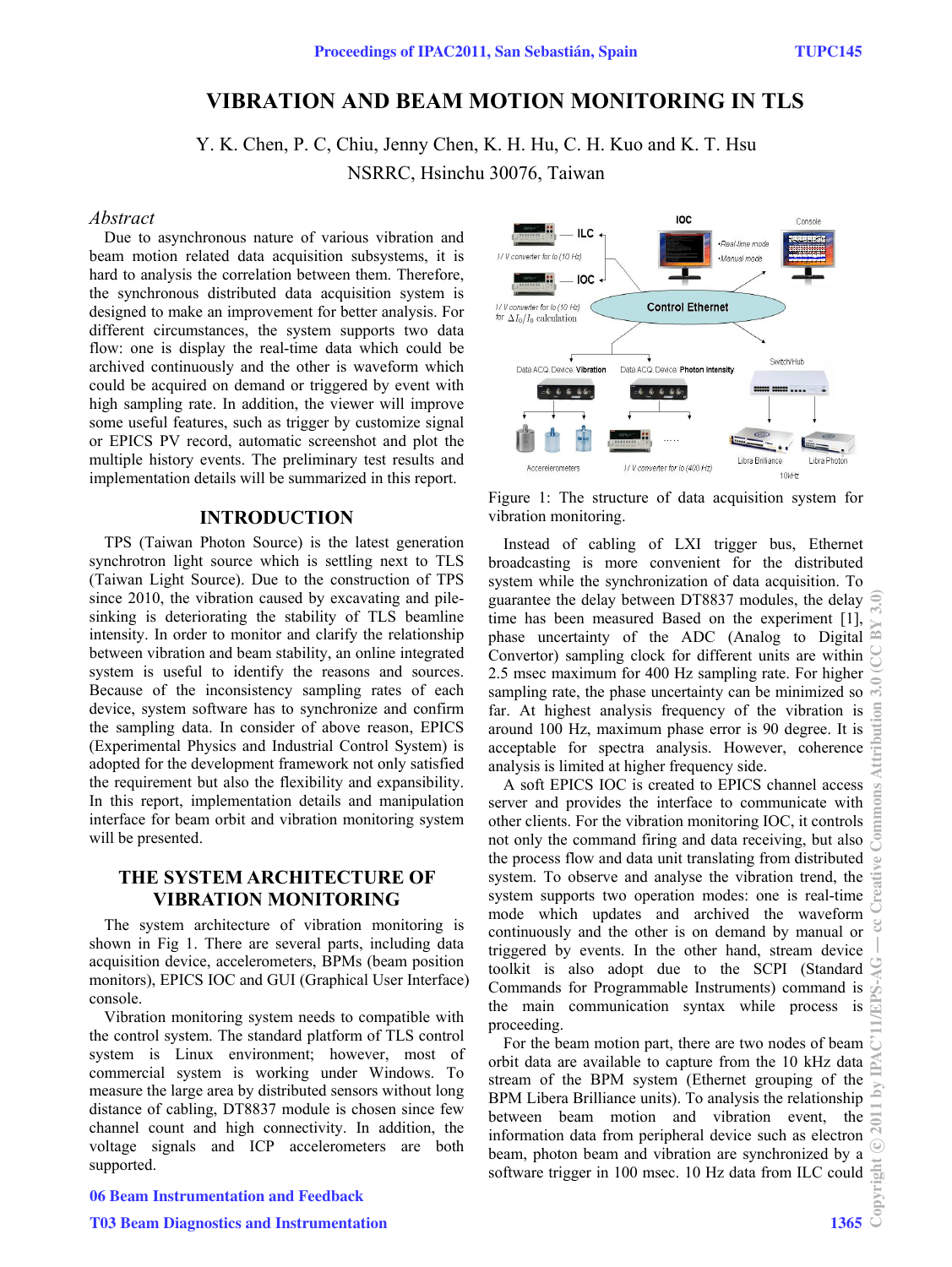be acquired in real-time and archived, the fast transient motion could be also observed in adjustable higher time resolution and sampling rate up to 10 kHz.

# **DEDICATED EPICS IOC FOR DATA ACQUISITION**

In order to control DT8837 and convert the data unit of<br>the received waveform, dedicated EPICS IOC the received waveform, dedicated EPICS IOC (Input/Output Controller) is built and run on a standalone server. To implement the vibration monitor system which is compatible with existed accelerator control system, the specific software environment is shown in Table 1. Notice that, client side should install the EPICS base and extensions for receiving the PV data via channel access.

| Table 1: Software environment for EPICS supports. |  |  |  |
|---------------------------------------------------|--|--|--|
|---------------------------------------------------|--|--|--|

| <b>Type</b>  | Version          |
|--------------|------------------|
| <b>OS</b>    | RHEL 5           |
| <b>EPICS</b> | Base-3.14.10     |
| Modules      | Asyn-4.11 $a$    |
|              | StreamDevice-2.4 |
|              | $aSub-1.6$       |
| Extension    | $labCA-3.3$      |
|              | edm $-1.2$       |
| Library      | Lib-netinet      |

# $\frac{20}{20}$   $\frac{20}{20}$  and  $\frac{20}{20}$  and  $\frac{20}{20}$  and  $\frac{20}{20}$  and  $\frac{20}{20}$  and  $\frac{20}{20}$  and  $\frac{20}{20}$  and  $\frac{20}{20}$  and  $\frac{20}{20}$  and  $\frac{20}{20}$  and  $\frac{20}{20}$  and  $\frac{20}{20}$  and  $\frac{20}{20}$  and BY E c○

# *The Schematic of EPICS IOC*

By using the EPICS framework, Fig 2 describes the relationship between EPICS IOC and other devices. In this report, the IOC has supported two control methods: LXI-SCPI commands and socket stream. Both of them are introduced in the following paragraphs.

To communicate with the device via Ethernet, there are two paths to link the Ethernet Port Driver. One is ASYN module, and the other is the socket stream. The Stream Device is constructed upon the ASYN module which can send/receive the SCPI commands and control the IOC properly. However, the socket stream is encapsulated in aSub PV record to query the waveform data from BPM and DT8837. At the operation control part, MATLAB GUI and EDM OPI (Operation Interface) are chosen to request the IOC through CA (Channel Access) Client by using PV records. Incidentally, the client side of MATLAB GUI needs the labCA extension toolkit to send or receive the data value by PV record.

At the device part, DT8837 data acquisition module only supports SCPI commands so that Stream Device is used to send SCPI commands from IOC. However, the data format of received waveform is not general that Stream Device cannot interpret the data waveform with proper values. According to the above reason, send SCPI commands via Ethernet directly is another way for instead. The socket stream program is embedded in the aSub PV record for SCPI request data command in UDP packets. For sending commands and receiving data waveform from BPMs, tcp\_command is a program developed with TCP socket stream. The program processes as following:

First, the "freeze" option broadcasts to notify all BPMs being ready for recording. Then, "read" option calls for start recording. In the end, the "grab" option fetch the data waveform and store in PV records.<br>Ethernet



Figure 2: The block diagram of EPICS soft IOC which is communicated with the device via LXI-SCPI commands and Ethernet socket stream.

# *Design for Distributed Data Acquisition Modules*

The soft IOC of vibration and beam motion monitoring is designed for supporting single or multiple data acquisition module(s). Nevertheless, single and multiple modules have individual strategies. Both of operation strategies and distributed waveform control are discussed in this section.



Figure 3: The EPICS record processing flow diagram for single data acquisition module.

The record processing flow of single module is shown in Fig 3. To start recording the data, first of all, *Set Pre-ARM* draw up to enable/disable channels, assigns the sampling rate and wrap/non-wrap mode of the buffer. Then, setup these parameters into the device module by

06 Beam Instrumentation and Feedback